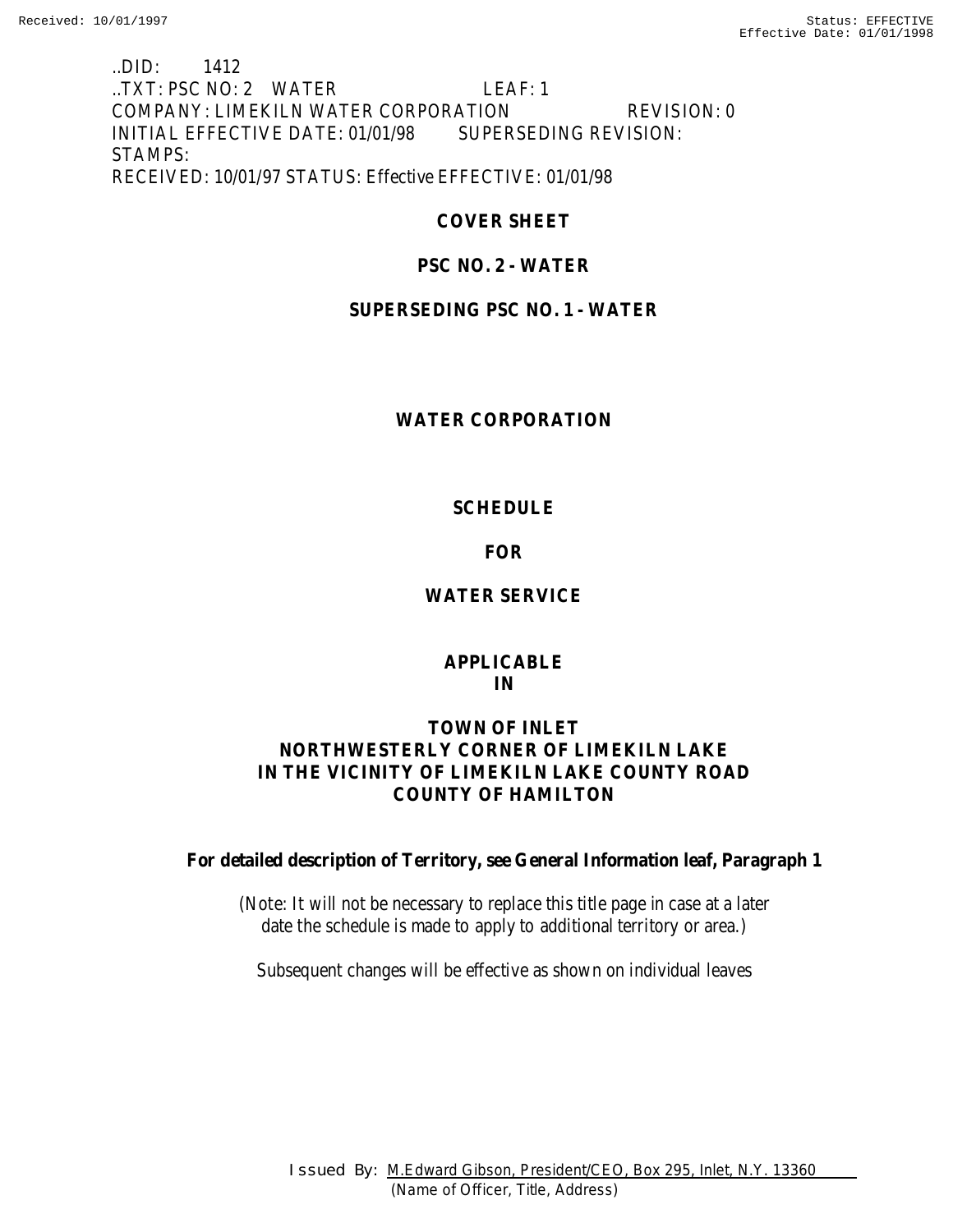..DID: 1418 ..TXT: PSC NO: 2 WATER LEAF: 2 COMPANY: LIMEKILN WATER CORPORATION REVISION: 0 INITIAL EFFECTIVE DATE: 01/01/98 SUPERSEDING REVISION: STAMPS: RECEIVED: 10/01/97 STATUS: Effective EFFECTIVE: 01/01/98

#### **TABLE OF CONTENTS**

|    | <b>GENERAL INFORMATION</b>                                     | <b>LEAF NO.</b> |
|----|----------------------------------------------------------------|-----------------|
| 1. | Territory                                                      | 3               |
| 2. | <b>Application for Water Service</b>                           | 3               |
| 3. | Deposits - Security                                            | 3               |
| 4. | Deposits - Interest                                            | $\overline{4}$  |
| 5. | Deposits - Return                                              | $\overline{4}$  |
| 6. | Deposits - Other                                               | $\overline{4}$  |
| 7. | <b>General Rules</b>                                           | $5 - 6$         |
| 8. | Metered Service                                                | $6 - 7$         |
| 9. | <b>Unmetered Service</b>                                       | 7               |
|    | 10. Extension of Mains                                         | $\tau$          |
|    | 11. Discontinuance of Service - Non-payment                    | $7 - 8$         |
|    | 12. Discontinuance of Service - Other                          | $8 - 9$         |
|    | 13. Discontinuance of Residential Service - Special Procedures | 9               |
|    | 14. Deferred Payment Agreements                                | 9               |
|    | 15. Complaint Handling Procedures                              | 10              |
|    | 16. Restoration of Service                                     | $10 - 11$       |
|    | 17. Interest on Customer Overpayments                          | 11              |
|    | 18. Regulation                                                 | 11              |
|    | 19. Service Classification No. 1                               | 12              |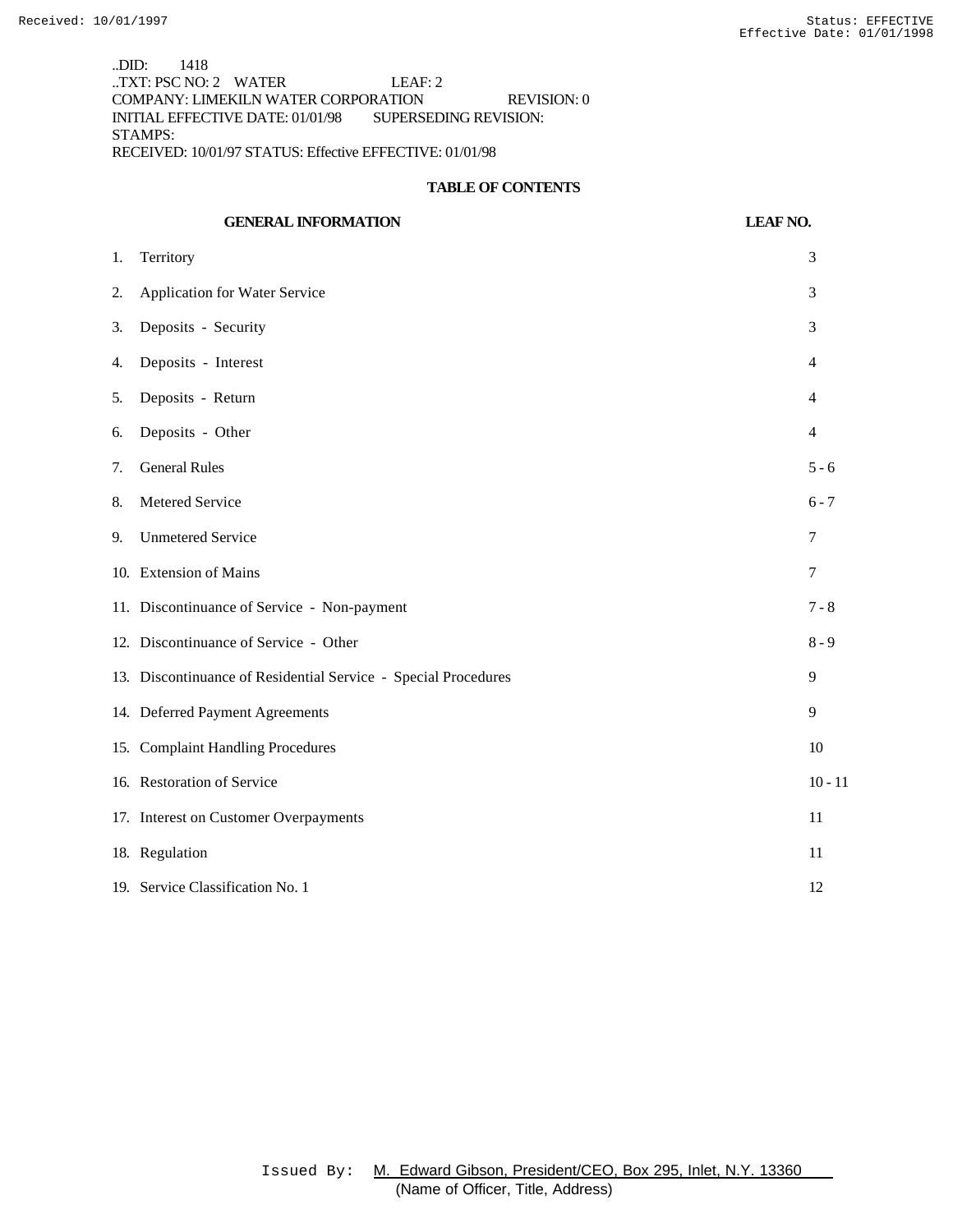..DID: 1419 ..TXT: PSC NO: 2 WATER LEAF: 3 COMPANY: LIMEKILN WATER CORPORATION REVISION: 0 INITIAL EFFECTIVE DATE: 01/01/98 SUPERSEDING REVISION: STAMPS: RECEIVED: 10/01/97 STATUS: Effective EFFECTIVE: 01/01/98

#### **GENERAL INFORMATION**

1. Territory (County, Town, Development, Streets, etc.)

Town of Inlet, Northwesterly corner of Limekiln Lake in the vicinity of Limekiln County Road, County of Hamilton

- 2. Application for Water Service
	- A. Written application for service may be required.
	- B. A separate application may be required for each premises.
	- C. Premises may be subject to inspection by the company.
	- D. Applications need not be accepted from customers with charges due on any water accounts with the company. The company may accept an application if the customer enters into a deferred payment agreement.
	- E. Service pipe installations are subject to company approval.
- 3. Deposits Security
	- A. As a condition of receiving service, the company may require a deposit from customers that are delinquent (having a bill remaining unpaid 23 days from the date mailed), seasonal, short term or temporary or who have had service terminated for non-payment during the preceding 6 months. In addition, a deposit may also be required from a nonresidential customer whose credit has not been established with the company. A delinquent customer shall be provided with a written notice 20 days before the deposit is assessed which states that failure to make timely payments will permit the company to require a deposit from such customer.
	- B. Deposits from applicants and customers may not exceed two times the estimated average monthly bill for a calendar year, except in the case of customers whose usage varies widely where deposits may not exceed twice the average monthly bill for the peak season.
	- C. The company shall perform an annual review of the billing history of every customer who has a deposit with the company to assure that a deposit is still required under (1) above and that the amount of the deposit conforms with (2) above. The company reserves the right to review the deposit at any time. If a review shows that the deposit held falls short of the amount the company may require by 25 percent or more, the company may require the payment of an additional amount. If a review shows that the deposit held exceed the amount required by 25 percent or more, the company shall refund the excess to the customer. The customer may request a downward revision of the deposit.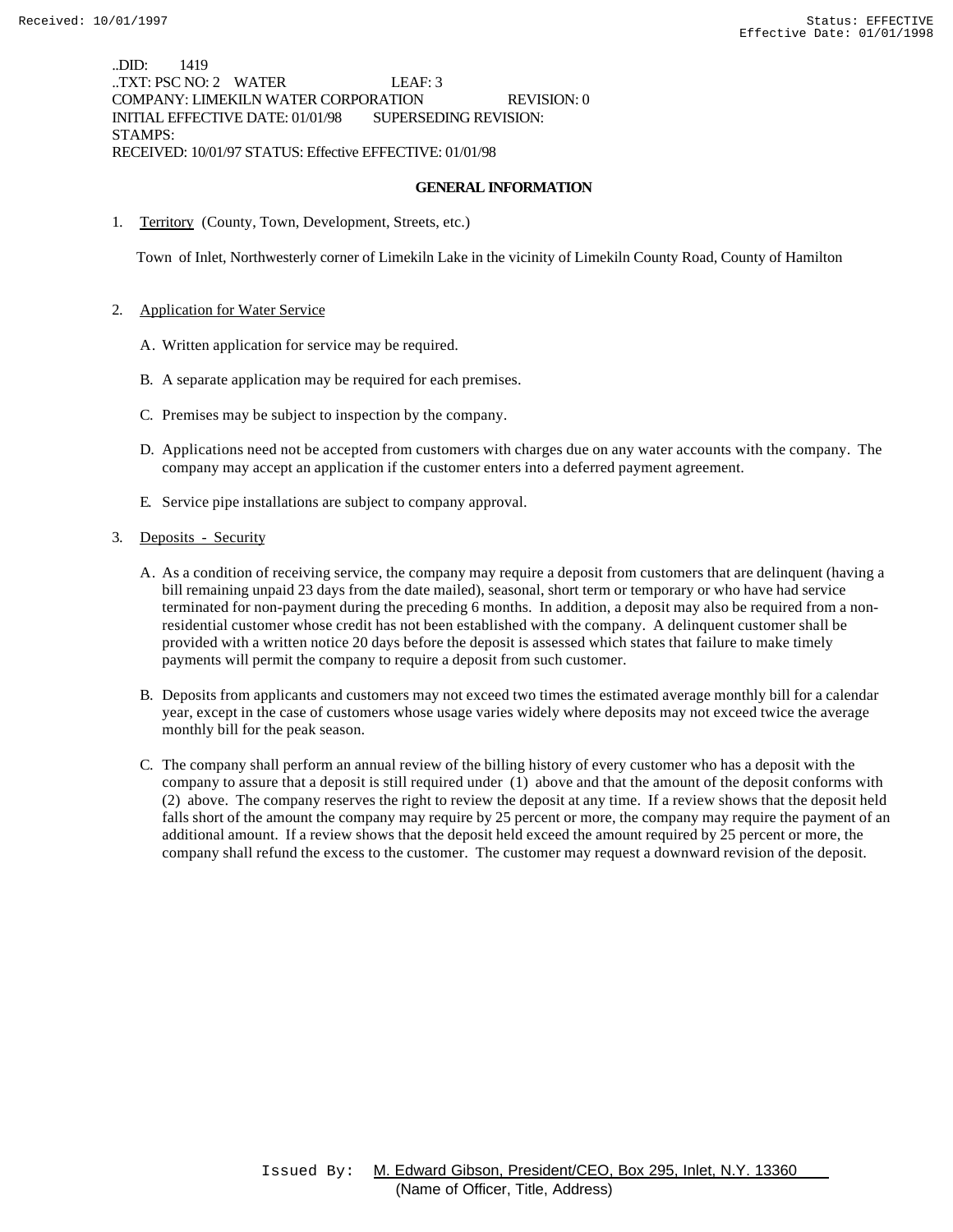..DID: 1420 ..TXT: PSC NO: 2 WATER LEAF: 4 COMPANY: LIMEKILN WATER CORPORATION REVISION: 0 INITIAL EFFECTIVE DATE: 01/01/98 SUPERSEDING REVISION: STAMPS: RECEIVED: 10/01/97 STATUS: Effective EFFECTIVE: 01/01/98

#### **GENERAL INFORMATION**

#### 4. Deposits - Interest

Every deposit shall earn simple interest at the rate per annum prescribed by the Public Service Commission. The interest must be paid to customers when the deposit is returned. If the deposit has been held for 12 consecutive months or more, the interest must be credited to the customer no later than the first bill rendered after the next succeeding first day of October and at the end of each succeeding 12 month period.

#### 5. Deposits - Return

- A. The company shall return to a customer a deposit or portion of a deposit and all interest thereon no more than 30 days after:
	- (1) the day the account is closed and all bills are paid; or
	- (2) the date of the first bill for service rendered after a 12 month period during which time the customer was not delinquent, provided there is no other basis for the company to request a deposit; or
	- (3) a review of the deposit shows that a reduction of the deposit is warranted.
- B. A deposit or portion of a deposit plus interest thereon that is subject to return may be credited to the customer's account in the amount of any outstanding charges. If any balance remains, a refund check shall be issued.
- 6. Deposits Other
	- A. In the event that the applicant desires service for a trailer or other non-permanent structure, he shall deposit with the company all costs of the connection of such service. Said deposit shall bear simple interest as required above and shall be refunded at the end of 10 years, or sooner in the event that a permanent structure for such service connection is completed.
	- B. The company may also require deposits from customers to guarantee future payments as set forth in lawn sprinkler, main extension, or other forms of contracts which are in a form approved by the Public Service Commission. The interest rates for these deposits will be the same as the interest rates for security deposits and such interest will be credited to the customer as prescribed by Commission rules.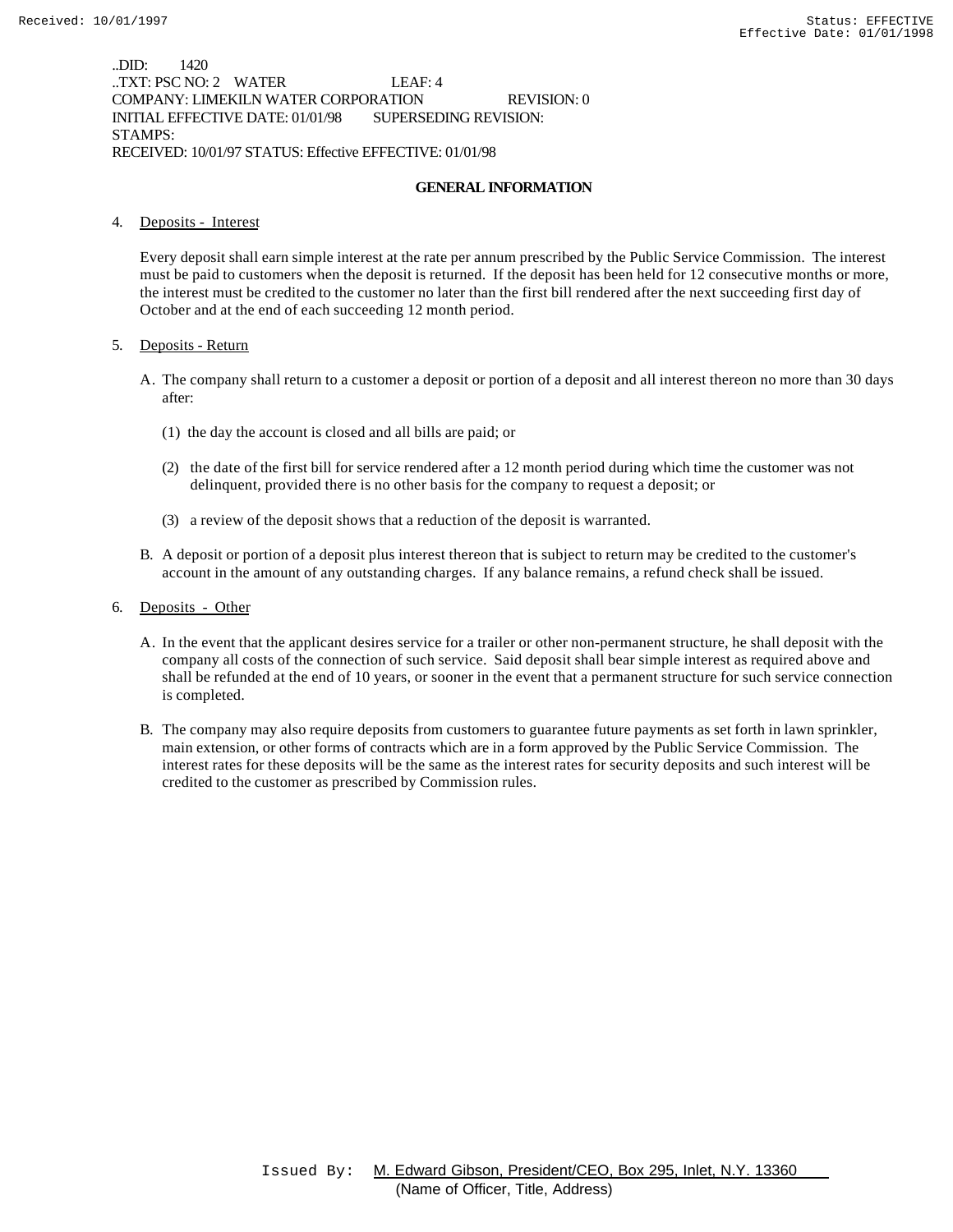..DID: 1421 ..TXT: PSC NO: 2 WATER LEAF: 5 COMPANY: LIMEKILN WATER CORPORATION REVISION: 0 INITIAL EFFECTIVE DATE: 01/01/98 SUPERSEDING REVISION: STAMPS: RECEIVED: 10/01/97 STATUS: Effective EFFECTIVE: 01/01/98

#### **GENERAL INFORMATION**

- 7. General Rules
	- A. Customers must provide 10 days' written notice prior to the date on which termination of service is requested or prior to a change of occupancy, until which date the customer will be responsible for payment of service.
	- B. Fire hydrants shall not be used without written permission or unless in conformance with filed fire protection tariff provisions.
	- C. The company will not be liable for damage resulting from the presence of its facilities, supply, or use of water service, except damage resulting from gross negligence of the company.
	- D. The company may shut off water in its mains to make repairs and extensions. Where possible, proper advance notice will be made to customers affected.
	- E. The use of water for sprinkling, swimming pools, or other less essential uses may be restricted or prohibited where such use may unreasonably reduce the adequacy of service for other domestic purposes.
	- F. There must be a separate service for each premises.
	- G. Installation of service pipes and mains will not normally be made when the ground is frozen.
	- H. The customer is responsible for service pipes and plumbing within the property line. Any plumbing work done on the customer's service pipe is subject to approval by the company. No underground work shall be covered up until it has been inspected and approved by the company.
	- I. All leaks on customer premises must be repaired as soon as possible.
	- J. All mains, services (up to the property line) and other water system facilities will be maintained and replaced by the company.
	- K. The company will supply water in the distribution system at pressures between 20 and 100 pounds per square inch (psi) and will strive, where practicable, to maintain a normal working pressure of 60 psi with a minimum of 35 psi. If the company makes changes to its system which cause the pressure to increase to over 100 psi to existing customers, the company will be responsible for the first installation of the necessary equipment in the customer's premises. From that point on the equipment will be considered part of the customer's internal plumbing and the customer will be responsible for its maintenance or replacement. If a water pressure reducing valve, in the customer's or applicant's opinion, is necessary or desired to safeguard the plumbing, it is the customer's or applicant's responsibility to purchase, install and maintain this equipment. Where a pressure reducing valve is used it is also advisable to install a suitable pressure relief valve. All installations will comply with the local building codes and standards and are considered a part of the customer's internal plumbing.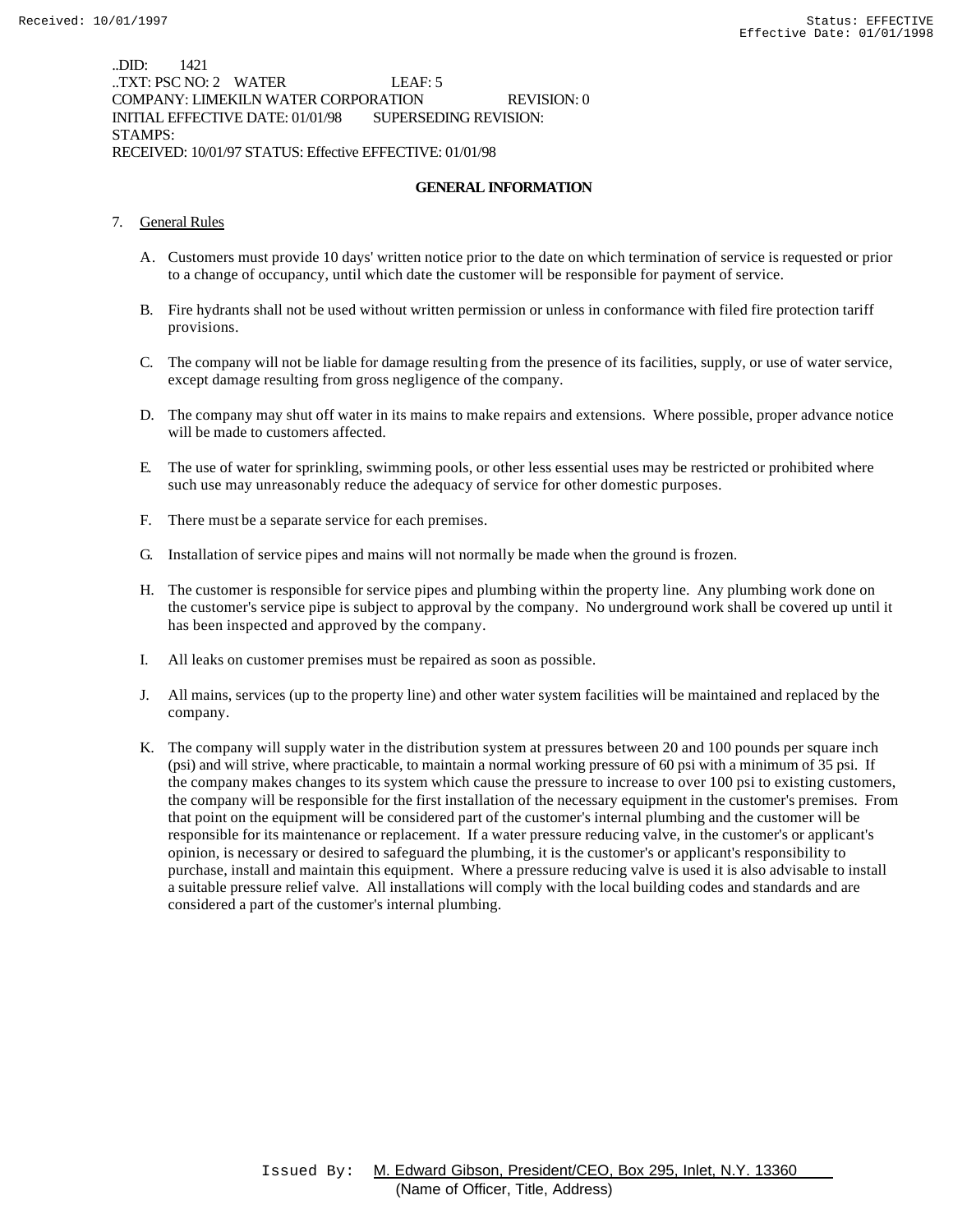..DID: 1422 ..TXT: PSC NO: 2 WATER LEAF: 6 COMPANY: LIMEKILN WATER CORPORATION REVISION: 0 INITIAL EFFECTIVE DATE: 01/01/98 SUPERSEDING REVISION: STAMPS: RECEIVED: 10/01/97 STATUS: Effective EFFECTIVE: 01/01/98

#### **GENERAL INFORMATION**

- L. Where an applicant is seeking service at an elevation or gradient which could not otherwise be adequately serviced by existing plant, the company will require that the applicant bear the additional cost of providing such extraordinary service, or in the alternative, require the applicant to purchase, install and maintain the necessary special equipment, such as a hydro-pneumatic system, needed to serve the premises. The installation of a hydro-pneumatic system as part of the customer's internal plumbing may be subject to approval of the Health Department and should comply with local building codes and standards.
- M. Cross connections to water sources other than the company's or with other facilities are strictly prohibited. Customers will, at their expense, install and maintain such backflow prevention devices as may be required by the company in accordance with good water works practice or applicable laws or regulations.
- N. Customers must permit company representatives to enter their premises on request for purposes relating to the operation and maintenance of the company's system, including inspection of the customer's and the company's facilities, installation, reading, testing, replacement and removal of meters, and terminating and restoring service.
- O. No person shall maliciously, willfully or negligently break, damage, destroy, uncover, deface, block access to or tamper with any pipe, valve, meter, structure, appurtenance or equipment which is a part of the water works system.
- 8. Metered Service (if applicable and provided for in Service Class No. \_\_\_ )
	- A. A meter of a type approved by the Commission is required for each premises.
	- B. The company will furnish, install, and maintain the meter. Unless the meter register is set at zero, the company shall attach a tag stamped with the date and meter dial reading at the time of installation.
	- C. The customer will provide a location for the meter acceptable to the company and will be responsible for the cost of repairing damage resulting from human interference, frost, backflow of hot water, or other such causes.
	- D. Where the company agrees it is necessary to set a meter outside the building, it shall be installed at the expense of the customer in a pit acceptable to the company which is both water-tight and frostproof. The cover of the pit shall be fastened with a convenient locking devise. Where the distance from the property line to the front wall of the building is greater than 75 feet, the company may require that the meter be set in a pit at or near the property line. If the pit is to be installed on property not owned or controlled by the customer, written consent of the owner of the property shall be obtained prior to the installation.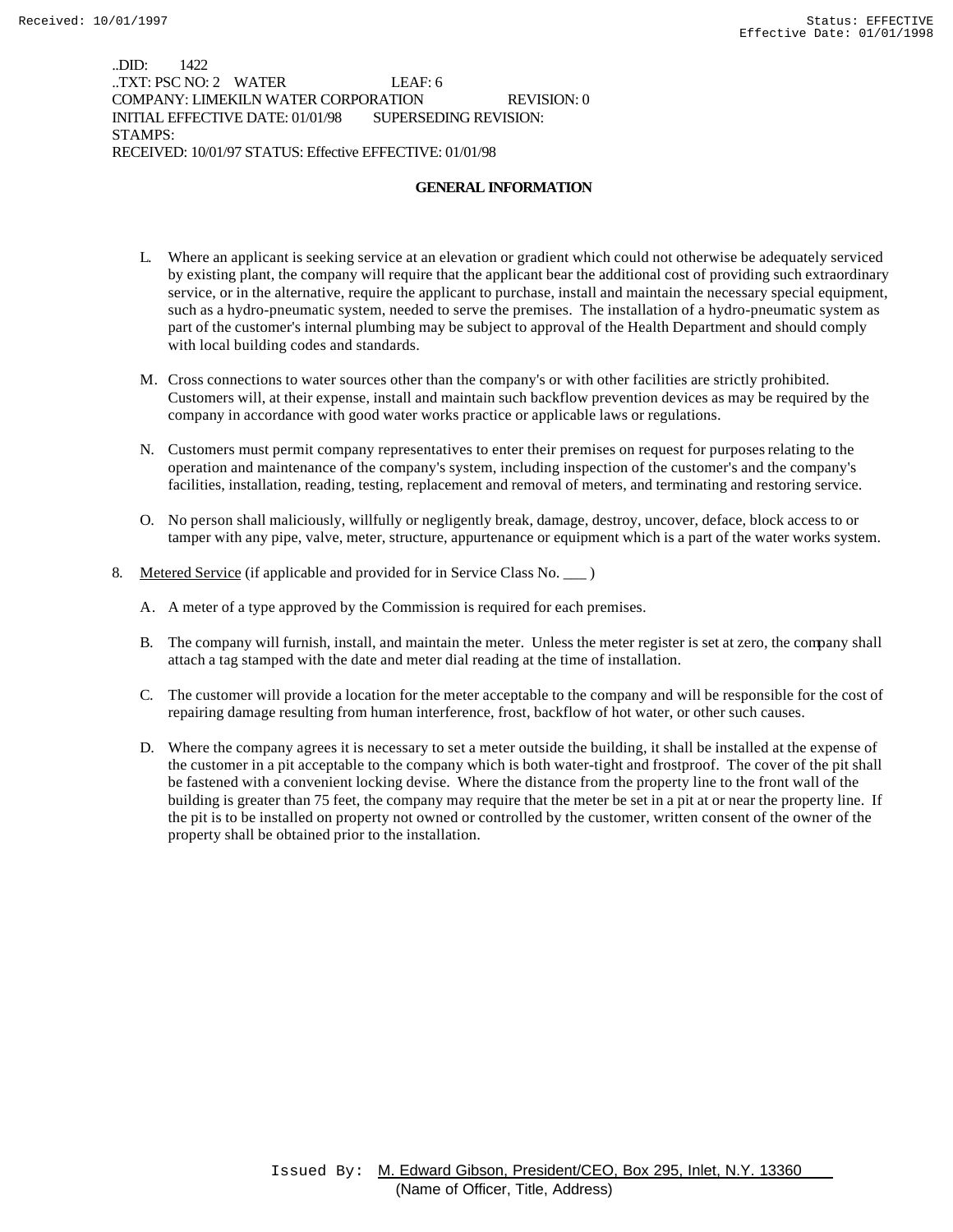..DID: 1413 ..TXT: PSC NO: 2 WATER LEAF: 7 COMPANY: LIMEKILN WATER CORPORATION REVISION: 0 INITIAL EFFECTIVE DATE: 01/01/98 SUPERSEDING REVISION: STAMPS: RECEIVED: 10/01/97 STATUS: Effective EFFECTIVE: 01/01/98

#### **GENERAL INFORMATION**

- E. The company reserves the right to remove, test, and replace the meter.
- F. The company shall afford the customer an opportunity to verify the final reading of any water meter removed from the premises and obtain the customer's signature on a meter removal card which shows the date removed and the reading.
- G. Meters will be tested in conformance with rules of the Public Service Commission. In the case of a disputed account involving the accuracy of the meter, the company will have the meter tested upon the request of the customer. Should the customer request to have a second meter test within 1 year, the customer will be responsible for the actual cost incurred to have the meter tested including the cost to remove the meter, payable in advance to the company. This fee will be refunded if the meter's final weighted average is found to register in excess of 100 percent. Adjustments in bills for over-registration of the meter will be made in accordance with the current rules of the Public Service Commission.
- H. Bills will show meter readings and the dates read.
- I. Bills will be reasonably estimated where a meter has been inaccessible and will be so indicated on the bill.
- J. Where a meter has ceased to register or its percentage of accuracy cannot be determined, an estimated bill for the current period may be rendered. For all other periods the bill shall be the minimum applicable rate.
- 9. Unmetered Service (if applicable and provided for in Service Class No. 1)

All applicable provisions of this tariff shall apply.

10. Extension of Mains

Mains will be extended in conformance with Commission Rules and Regulations found in 16 NYCRR, Part 501.

11. Discontinuance of Service - Non-Payment

 Service may be discontinued, under the following provisions, for non-payment of any amount due for water supplied, for failure to make any payment due under a deferred payment agreement or for meter maintenance, for failure to post a required deposit or for failure to pay any fee or charge accruing under the contract or tariff.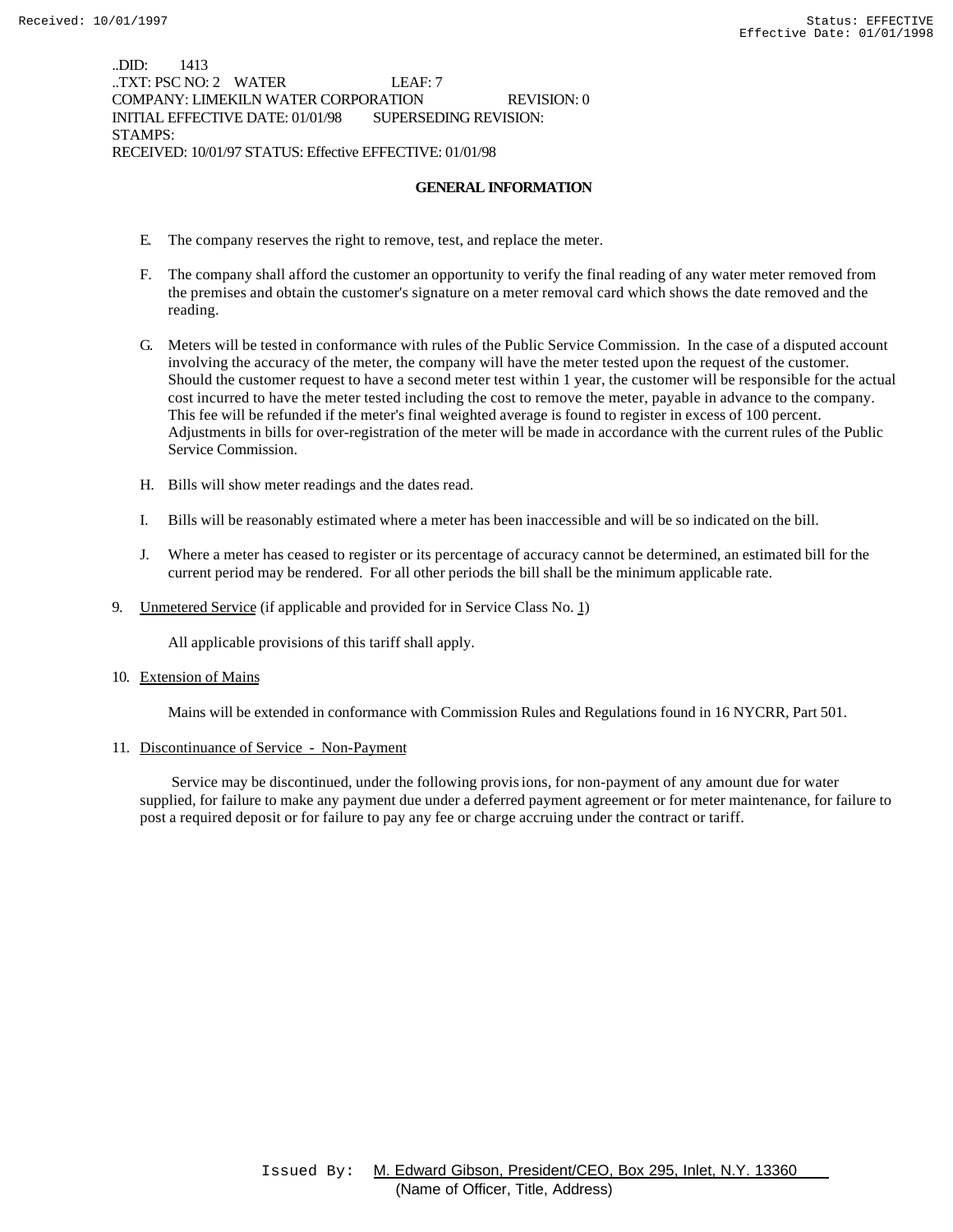..DID: 1414 ..TXT: PSC NO: 2 WATER LEAF: 8 COMPANY: LIMEKILN WATER CORPORATION REVISION: 0 INITIAL EFFECTIVE DATE: 01/01/98 SUPERSEDING REVISION: STAMPS: RECEIVED: 10/01/97 STATUS: Effective EFFECTIVE: 01/01/98

#### **GENERAL INFORMATION**

- A. A bill not paid within 23 days of mailing is considered delinquent, and the company may discontinue service after complying with 16 NYCRR, Part 533 which requires: (1) 15 days written notice if served personally, or (2) 15 days after a registered letter containing such notice has been signed or refused, or (3) 18 days after mailing written notice in a post-paid wrapper. Service will not be re-established until payment of all proper arrears, charges and deposits is made or a deferred payment agreement is entered into. Receipt of a subsequently dishonored negotiable instrument in response to a notice of discontinuance shall not constitute payment of the customer's account and the company shall not be required to issue additional notice prior to discontinuance. There will be a charge for processing all returned checks equal to the bank charge plus a handling fee of \$5.00 (not to exceed the maximum allowed by section 5-328 of General Obligations Law).
- B. The company will not discontinue service to residential premises for non-payment of bills on a Friday, Saturday, Sunday, public holiday (as defined in General Construction Law), or on a day on which the utility's main office is closed. Discontinuance can only take place from Monday to Thursday between the hours of 8 a.m. and 4 p.m.
- C. The company will not discontinue service for non-payment of bills to any person or entity receiving public assistance if the payment for such service is to be paid directly by the Department of Social Services or by the local Social Services representatives.

#### 12. Discontinuance of Service - Other

- A. Service rendered under any application, contract or agreement may be discontinued by the company after reasonable notice for any of the following reasons:
	- (1) For willful or indifferent waste of water due to any cause or for non-authorized use of water.
	- (2) For failure to protect from damage the meter and connection, or for failure to protect and maintain the service pipe or fixtures on the property of the customer in a condition satisfactory to the company.
	- (3) For tampering with any meter, connections, service pipe, curb cock, seal or any other appliance of the company controlling or regulating the customers's water supply.
	- (4) For failure to provide the company's employees reasonable access to the premises supplied, or for obstructing the way of ingress to the meter or any other appliances controlling or regulating the customer's water supply.
	- (5) In case of vacancy of the premises.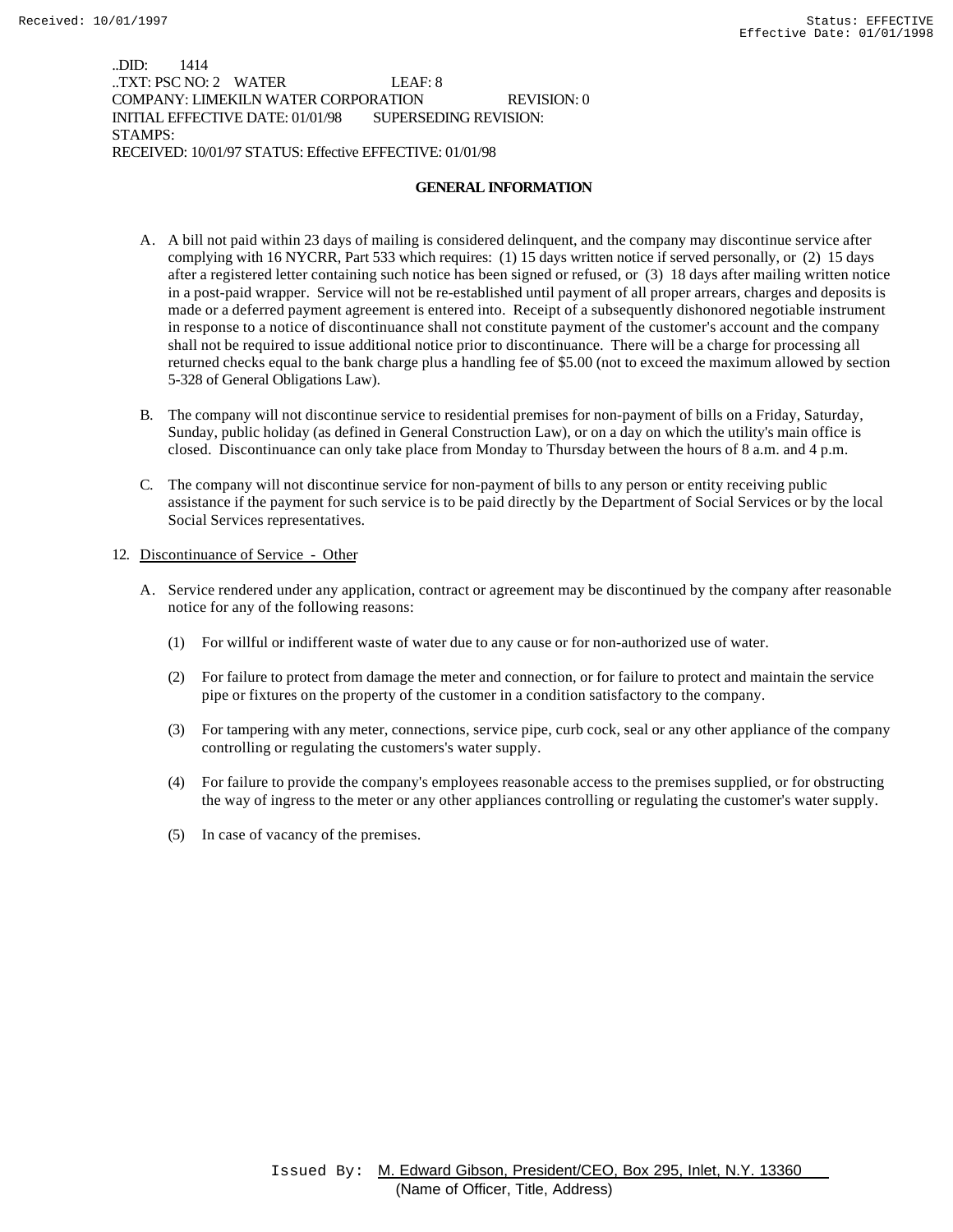..DID: 1415 ..TXT: PSC NO: 2 WATER LEAF: 9 COMPANY: LIMEKILN WATER CORPORATION REVISION: 0 INITIAL EFFECTIVE DATE: 01/01/98 SUPERSEDING REVISION: STAMPS: RECEIVED: 10/01/97 STATUS: Effective EFFECTIVE: 01/01/98

#### **GENERAL INFORMATION**

- (6) For cross connections.
- (7) For submetering or reselling water.
- (8) For non-compliance with restrictions on less essential water use.
- (9) For violation of any rule or regulation of the company as filed with the Public Service Commission, provided such violation affects the reliability or integrity of the water system.
- B. Written notice of discontinuance of service will be given except in those instances where a public health hazard exists.
- C. The company may, at any time, temporarily discontinue water service in case of accident, or for the purpose of making connections, alterations, repairs, charges, etc.
- D. Except as stated in the preceding paragraph, or in the case of a violation that threatens the integrity of the water system, the company shall not discontinue service to any customer on a Friday, Saturday, Sunday, Public Holiday or on a day when the company is not open for business. Public Holiday shall refer to those holidays defined in the General Construction Law.

### 13. Discontinuance of Residential Service - Special Procedures

 The company must delay termination of service or, if service has already been terminated, must restore service for 30 days in the event that the occupants of the premises are blind, disabled, 62 years of age or older or 18 years of age or under, if a medical emergency exists, or where during the cold weather period (November 1 to April 15) the termination would affect the heating of the premises, if such termination or failure to restore service might cause the occupant to suffer serious impairment to health. The company may require appropriate documentation that such a condition exists before delaying the termination or restoring the service. In addition, the company may require that the customer make appropriate arrangements to pay any arrears on the account.

### 14. Deferred Payment Agreements

 In addition to the above circumstances, the company will consider granting customers reasonable payment terms in cases where a customer is threatened with termination of service, or where the company has issued a backbill to a customer. Any such agreement may require the customer to make a reasonable down payment, and to pay current bills when issued.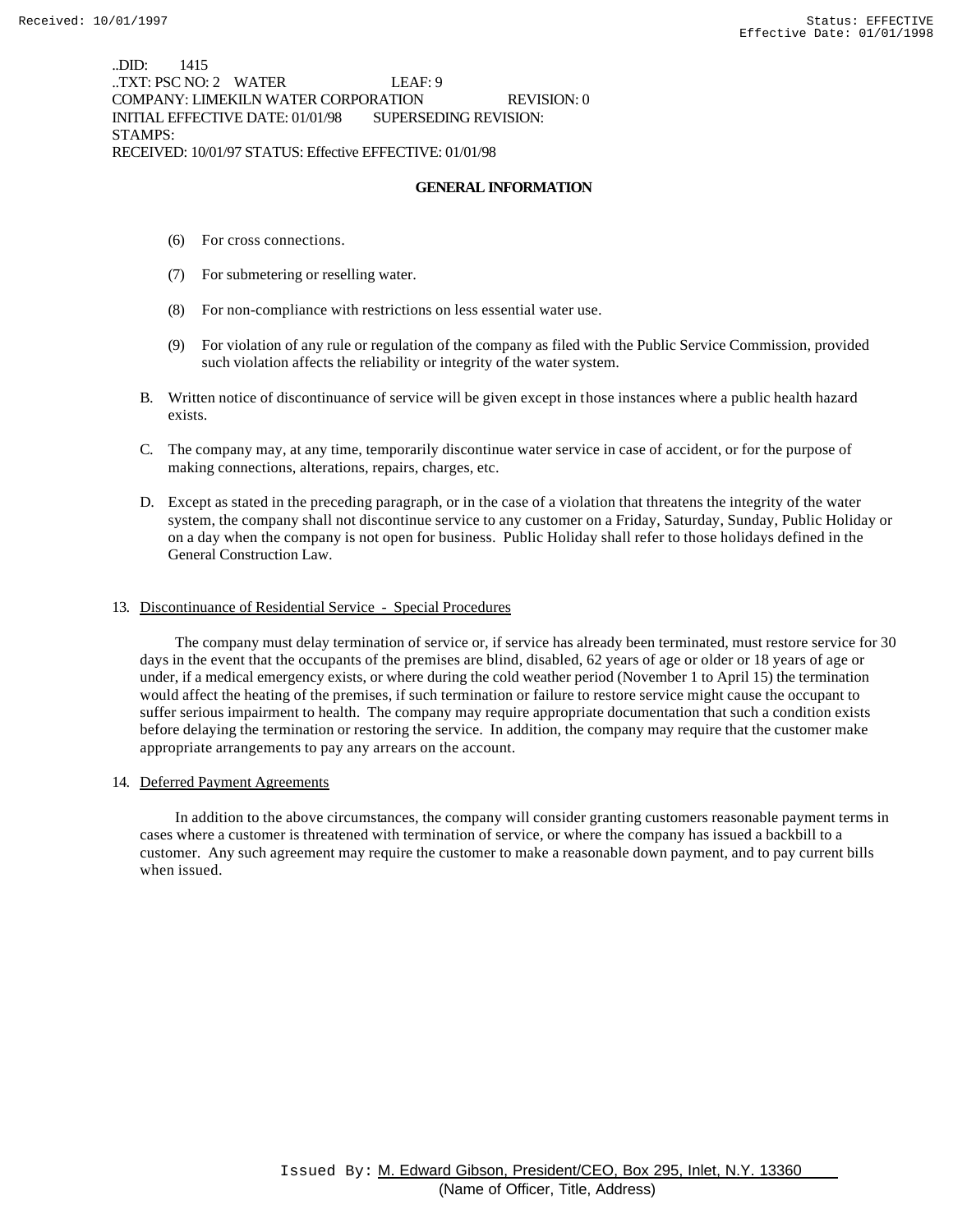..DID: 1416 ..TXT: PSC NO: 2 WATER LEAF: 10 COMPANY: LIMEKILN WATER CORPORATION REVISION: 0 INITIAL EFFECTIVE DATE: 01/01/98 SUPERSEDING REVISION: STAMPS: RECEIVED: 10/01/97 STATUS: Effective EFFECTIVE: 01/01/98

#### **GENERAL INFORMATION**

### 15. Complaint Handling Procedures

- A. The company will promptly investigate and evaluate all complaints received from customers regarding bills for service rendered or required deposits. The results of the company's findings will be reported to the customer. During the period of investigation and evaluation, service will not be discontinued, nor shall a new notice of termination be issued, provided, however, that the customer will be required to pay the undisputed portion of any balance due, which may include bills for current usage.
- B. After the completion of such an investigation, if the company determines that the disputed service has been rendered, or that the disputed charge or deposit is proper in whole or in part, the company may require that the full bill or deposit be paid. Appropriate notices of the determination shall be given to the customer, and where notice of discontinuance of service was previously sent, or is served with the determination, such notice shall include a statement advising the customer of the availability of the Commission's complaint handling procedures, including the address and telephone number of the Department's Consumer Services Division. Where prior notice of discontinuance was sent, company procedure provides for discontinuance of service if customer fails to pay the proper amount due and owing within 5 days after notice of the company determination was served personally on the customer or at least 8 days after mailing of the notice. Under no circumstances will discontinuance of service occur if so precluded by the Commission.
- C. In situations where the complaint procedures of the Commission have been invoked and it is determined that the disputed service has been rendered or that the disputed charge or deposit is proper and prior notice of discontinuance was sent, a customer's service will not be discontinued for failure to pay the amount found due and owing until at least 5 days after notice of the Commission's determination, where personal service is made, or at least 8 days after mailing of such a notice.

#### 16. Restoration of Service

 A charge will be made to restore service after discontinuance at the customers's request, for non-payment or for violation of these rules.

 This charge will be \$10.00 during normal business hours (8:00 a.m. to 4:00 p.m., Monday through Friday), \$10.00 outside of normal business hours Monday through Friday and \$10.00 on weekends or public holidays. The holidays for which the \$10.00 charge will apply are as follows:

New Year's Day Labor Day Dr. Martin Luther King, Jr. Day Columbus Day Lincoln's Birthday Veteran's Day Washington's Birthday **Thanksgiving Day** Thanksgiving Day Memorial Day Christmas Day Independence Day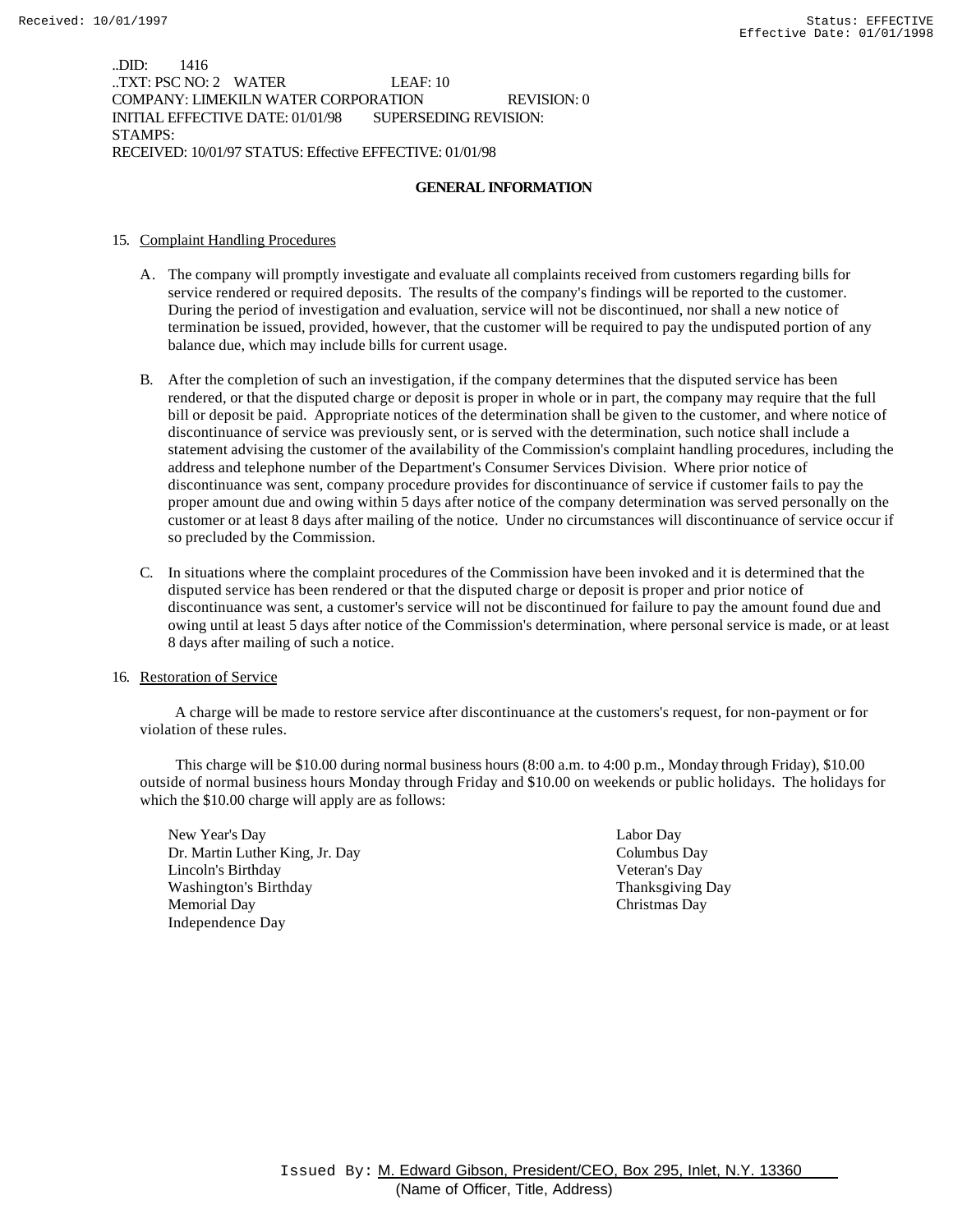## ..DID: 1417 ..TXT: PSC NO: 2 WATER LEAF: 11 COMPANY: LIMEKILN WATER CORPORATION REVISION: 0 INITIAL EFFECTIVE DATE: 01/01/98 SUPERSEDING REVISION: STAMPS: RECEIVED: 10/01/97 STATUS: Effective EFFECTIVE: 01/01/98

## **GENERAL INFORMATION**

In a case where service is being restored after discontinuance for non-payment, the company may require full payment of all arrears as well as the restoration of service charge. If the company and the customer have entered into some form of payment agreement, the agreed upon down payment may be required before service will be restored.

If it becomes necessary to disconnect service at the main because of willful acts of a customer, the service restoration charge will include the actual costs incurred by the company to disconnect and reconnect the service.

### 17. **Interest on Customer Overpayments**

The company will provide interest on a customer overpayment as follows:

- A. A customer overpayment is defined as payment by the customer to the company in excess of the correct charge for water service supplied to the customer which was caused by erroneous billing by the utility.
- B. The rate of interest on such amounts shall be the greater of the unadjusted customer deposit rate or the applicable late payment rate, if any, for the service classification under which the customer was billed. Interest shall be paid from the date when the customer overpayment was made, adjusted for any changes in the deposit rate or late payment rate, and compounded monthly, until the date when the overpayment was refunded.
- C. The company will not pay interest on customer overpayments that are refunded within 30 days after such overpayment is received by the company.

## 18. Regulation

 All matters, rules and other situations concerning the rendering of water service which are not specifically covered herein or in a provision of the New York State Codes, Rules and Regulations and which are subject to the jurisdiction of the Public Service Commission, and for which a customer and the company cannot agree as to an equitable and fair solution will be referred to said Commission to be resolved. Either the customer or the company may request that a rule or provision of this tariff be changed for a particular situation.